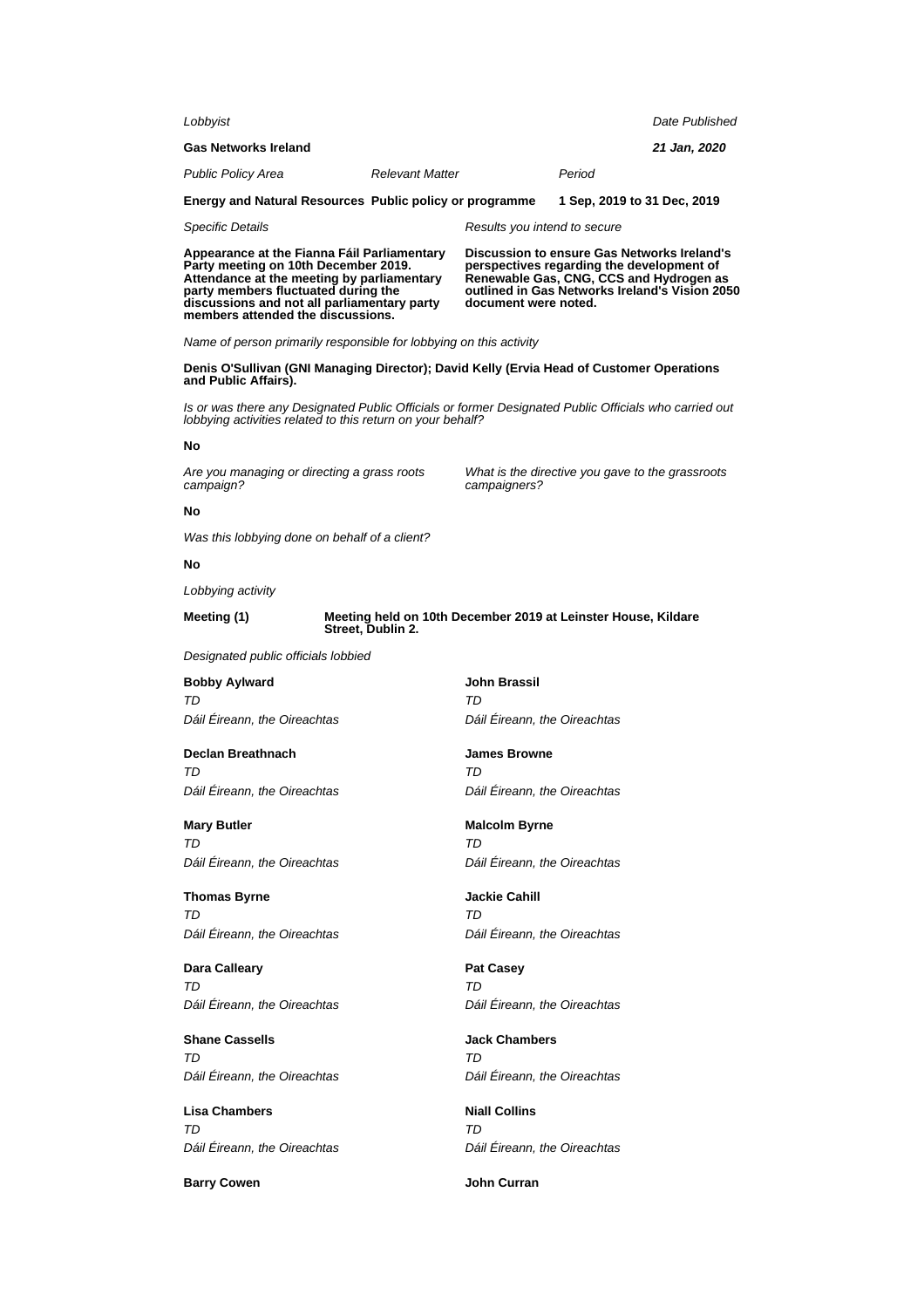TD Dáil Éireann, the Oireachtas

**Stephen Donnelly** TD Dáil Éireann, the Oireachtas

**Seán Fleming** TD Dáil Éireann, the Oireachtas

**Seán Haughey** TD Dáil Éireann, the Oireachtas

**James Lawless** TD Dáil Éireann, the Oireachtas

**Micheál Martin** TD Dáil Éireann, the Oireachtas

**Michael McGrath** TD Dáil Éireann, the Oireachtas

**Aindrias Moynihan** TD Dáil Éireann, the Oireachtas

**Eugene Murphy** TD Dáil Éireann, the Oireachtas

**Darragh O'Brien** TD Dáil Éireann, the Oireachtas

**Willie O'Dea** TD Dáil Éireann, the Oireachtas

**Fiona O'Loughlin** TD Dáil Éireann, the Oireachtas

**Pádraig O'Sullivan**  $T<sub>D</sub>$ Dáil Éireann, the Oireachtas

**Eamon Scanlon** TD Dáil Éireann, the Oireachtas

**Niamh Smyth** TD Dáil Éireann, the Oireachtas

**Éamon Ó Cuív Seán Ó Fearghaíl**

TD Dáil Éireann, the Oireachtas

**Timmy Dooley** TD Dáil Éireann, the Oireachtas

**Pat the Cope Gallagher** TD Dáil Éireann, the Oireachtas

**John Lahart** TD Dáil Éireann, the Oireachtas

**Marc MacSharry** TD Dáil Éireann, the Oireachtas

**Charlie McConalogue** TD Dáil Éireann, the Oireachtas

**John McGuinness** TD Dáil Éireann, the Oireachtas

**Michael Moynihan**  $T<sub>D</sub>$ Dáil Éireann, the Oireachtas

**Margaret Murphy O'Mahony** TD Dáil Éireann, the Oireachtas

**Jim O'Callaghan** TD Dáil Éireann, the Oireachtas

**Kevin O'Keeffe** TD Dáil Éireann, the Oireachtas

**Frank O'Rourke** TD Dáil Éireann, the Oireachtas

**Anne Rabbitte**  $T<sub>D</sub>$ Dáil Éireann, the Oireachtas

**Brendan Smith** TD Dáil Éireann, the Oireachtas

**Robert Troy** TD Dáil Éireann, the Oireachtas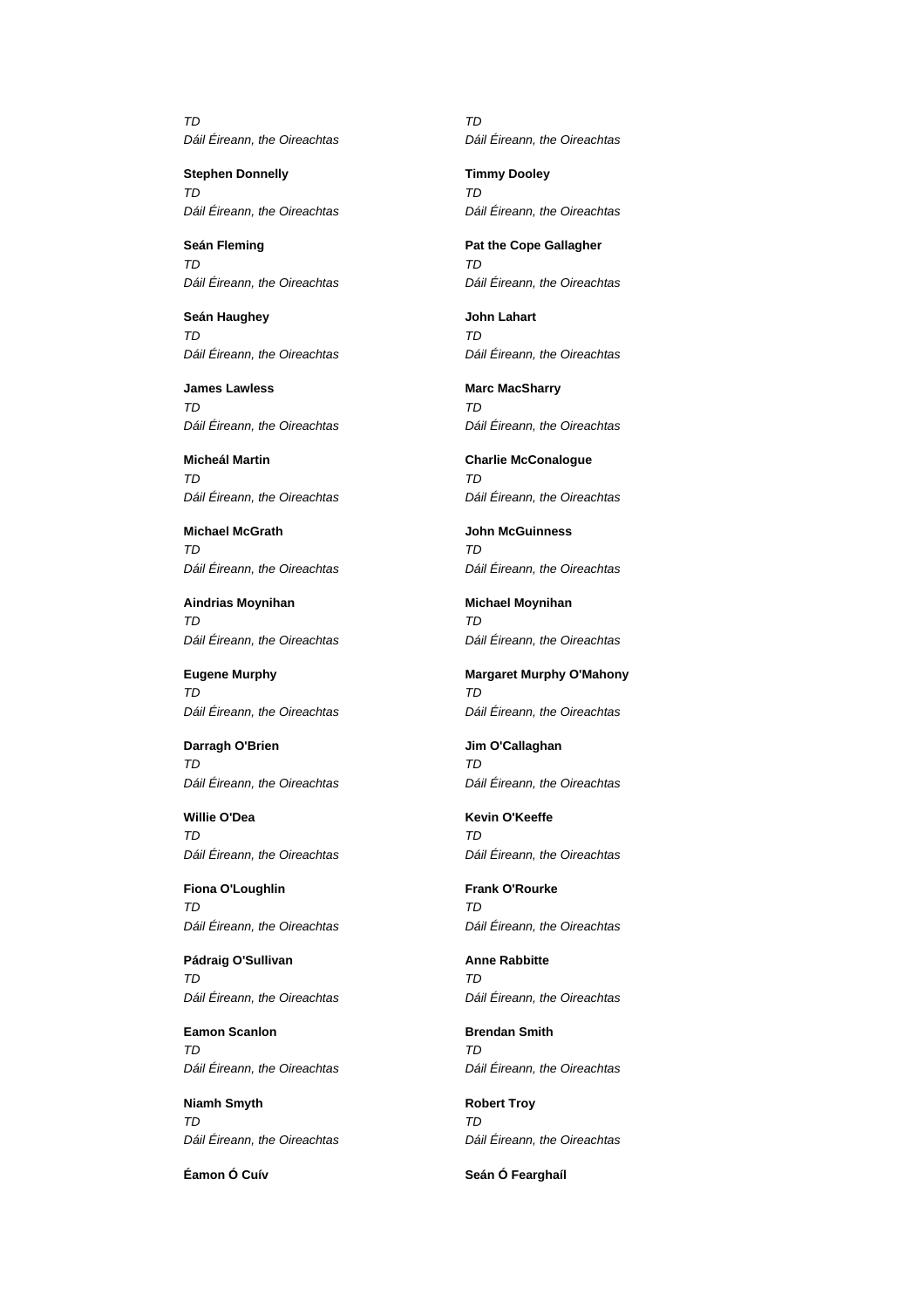TD Dáil Éireann, the Oireachtas

**Catherine Ardagh Senator** Seanad

**Mark Daly Senator** Seanad

**Aidan Davitt Senator** Seanad

**Gerry Horkan** Senator Seanad

**Jennifer Murnane O'Connor Senator** Seanad

**Ned O'Sullivan Senator** Seanad

**Diarmuid Wilson** Senator Seanad

TD Dáil Éireann, the Oireachtas

### **Lorraine Clifford-Lee**

**Senator** Seanad

**Paul Daly Senator** Seanad

**Robbie Gallagher Senator** Seanad

**Terry Leyden Senator** Seanad

**Denis O'Donovan Senator** Seanad

**Keith Swanick Senator** Seanad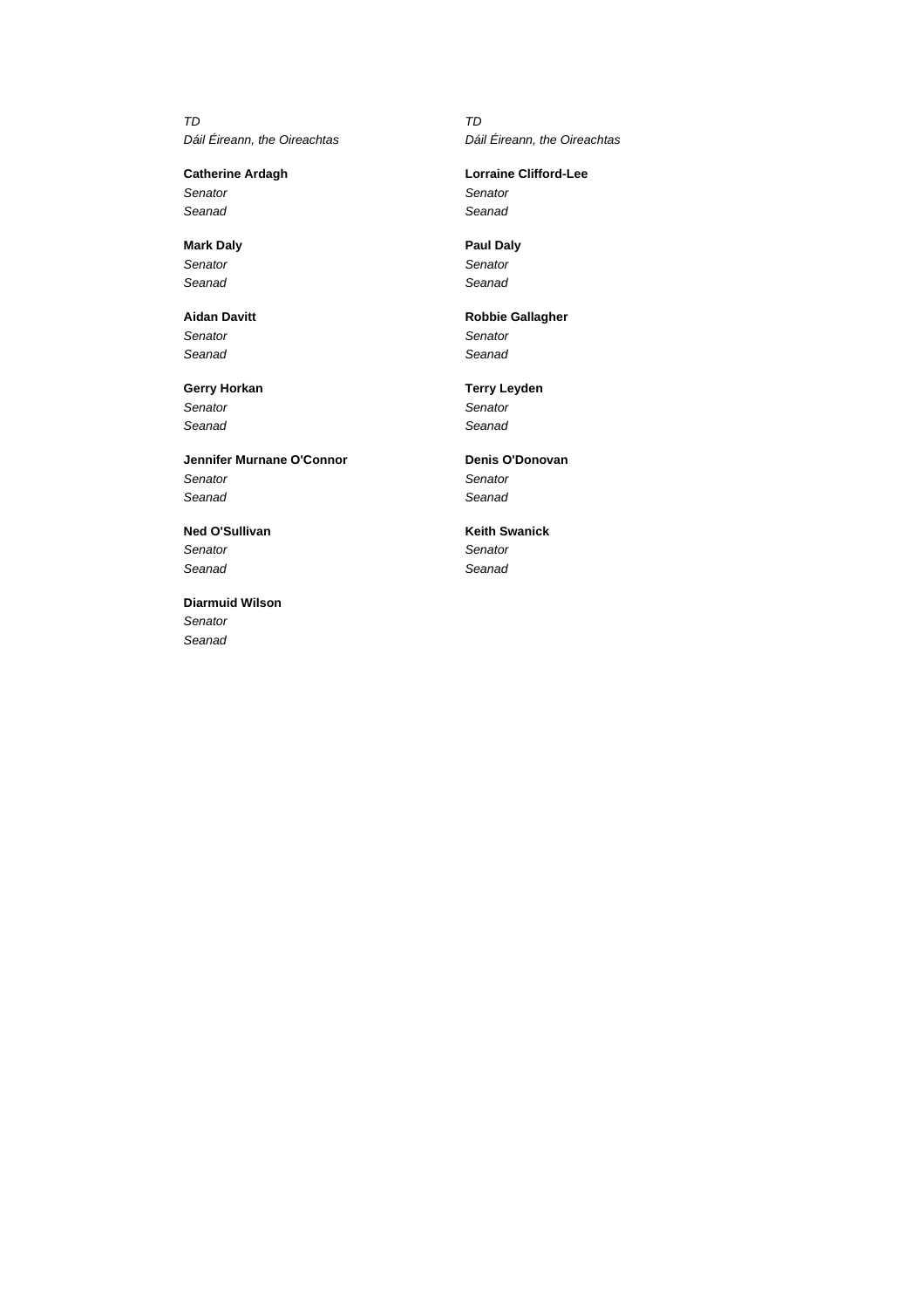| Lobbyist                                                |                        |                                                                                                                                                                                                                                                                               |                             | Date Published |
|---------------------------------------------------------|------------------------|-------------------------------------------------------------------------------------------------------------------------------------------------------------------------------------------------------------------------------------------------------------------------------|-----------------------------|----------------|
| <b>Gas Networks Ireland</b>                             |                        |                                                                                                                                                                                                                                                                               |                             | 21 Jan, 2020   |
| <b>Public Policy Area</b>                               | <b>Relevant Matter</b> |                                                                                                                                                                                                                                                                               | Period                      |                |
| Energy and Natural Resources Public policy or programme |                        |                                                                                                                                                                                                                                                                               | 1 Sep. 2019 to 31 Dec. 2019 |                |
| <b>Specific Details</b>                                 |                        | Results you intend to secure                                                                                                                                                                                                                                                  |                             |                |
| Meeting with Ciarán Cuffe, MEP for Dublin               |                        | Discussion to ensure Gas Networks Ireland's<br>perspectives regarding the development of<br>Gas Networks Ireland's and Ervia's<br>decarbonisation strategy and objectives were<br>noted in addition to Gas Networks Ireland's<br>engagement to date with EU gas associations. |                             |                |

Name of person primarily responsible for lobbying on this activity

**Con O'Donnell (GNI Regulatory Framework Manager); Gráinne Greehy (GNI European Affairs Manager)**

Is or was there any Designated Public Officials or former Designated Public Officials who carried out lobbying activities related to this return on your behalf?

#### **No**

Are you managing or directing a grass roots campaign?

What is the directive you gave to the grassroots campaigners?

### **No**

Was this lobbying done on behalf of a client?

### **No**

Lobbying activity

**Meeting (1) Meeting held on 20th November 2019 in Brussels.**

Designated public officials lobbied

**Ciarán Cuffe** MEP European Parliament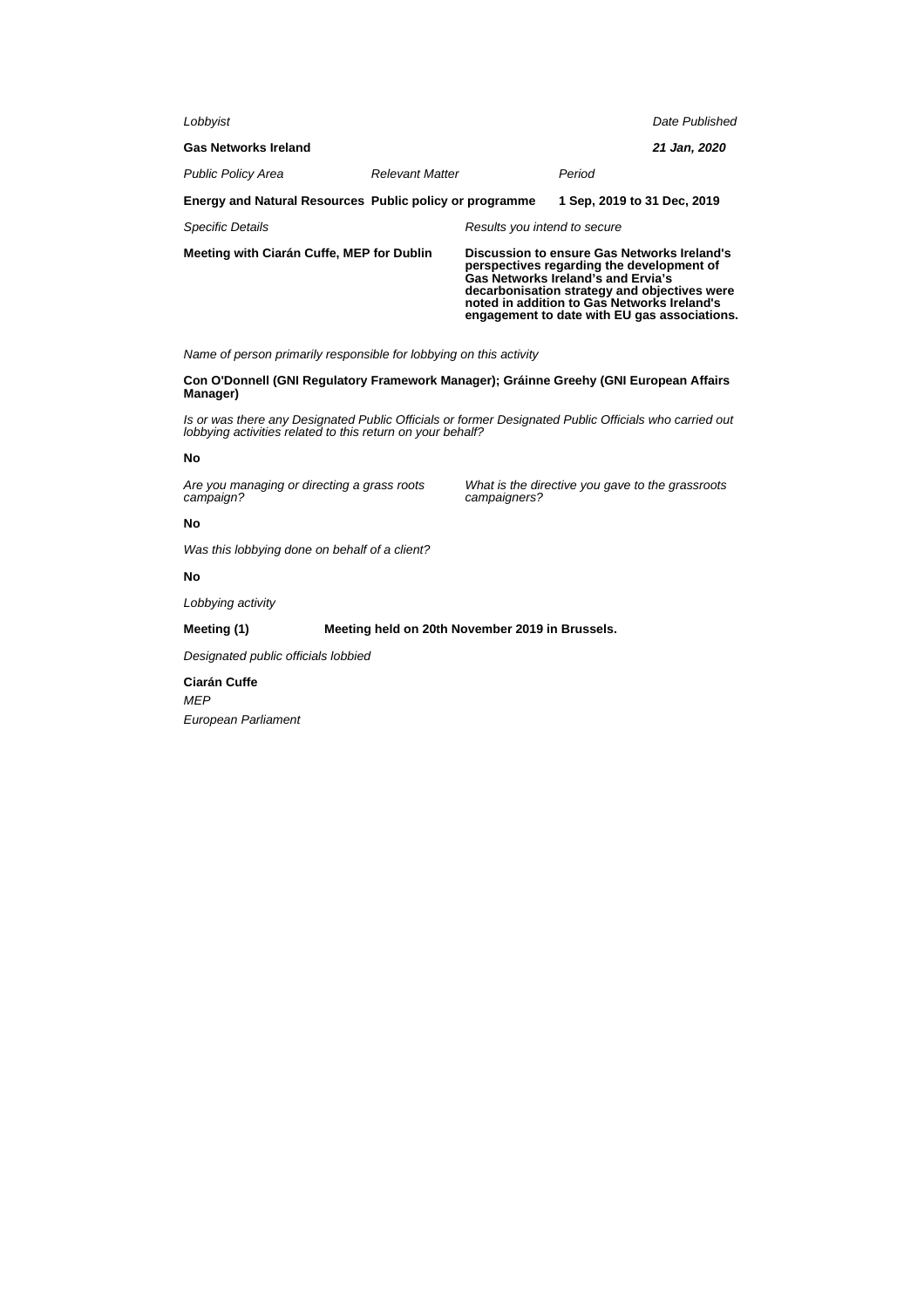| Lobbyist                                                       |                        |                                                                                                                                                                                                                                                                              |                             | Date Published |
|----------------------------------------------------------------|------------------------|------------------------------------------------------------------------------------------------------------------------------------------------------------------------------------------------------------------------------------------------------------------------------|-----------------------------|----------------|
| <b>Gas Networks Ireland</b>                                    |                        |                                                                                                                                                                                                                                                                              |                             | 21 Jan, 2020   |
| <b>Public Policy Area</b>                                      | <b>Relevant Matter</b> |                                                                                                                                                                                                                                                                              | Period                      |                |
| <b>Energy and Natural Resources Public policy or programme</b> |                        |                                                                                                                                                                                                                                                                              | 1 Sep. 2019 to 31 Dec. 2019 |                |
| <b>Specific Details</b>                                        |                        | Results you intend to secure                                                                                                                                                                                                                                                 |                             |                |
| Meeting with Billy Kelleher, MEP for Ireland<br>South          |                        | Discussion to ensure Gas Networks Ireland's<br>perspectives regarding the development of<br>Gas Network Ireland's and Ervia's<br>decarbonisation strategy and objectives were<br>noted in addition to Gas Networks Ireland's<br>engagement to date with EU gas associations. |                             |                |

Name of person primarily responsible for lobbying on this activity

**Con O'Donnell (GNI Regulatory Framework Manager); Gráinne Greehy (GNI European Affairs Manager)**

Is or was there any Designated Public Officials or former Designated Public Officials who carried out lobbying activities related to this return on your behalf?

#### **No**

Are you managing or directing a grass roots campaign?

What is the directive you gave to the grassroots campaigners?

#### **No**

Was this lobbying done on behalf of a client?

#### **No**

Lobbying activity

**Meeting (1) Meeting held on 25th October 2019 at Billy Kelleher's Constituency Offices, Dillons Cross, Cork.**

Designated public officials lobbied

**Billy Kelleher** MEP European Parliament